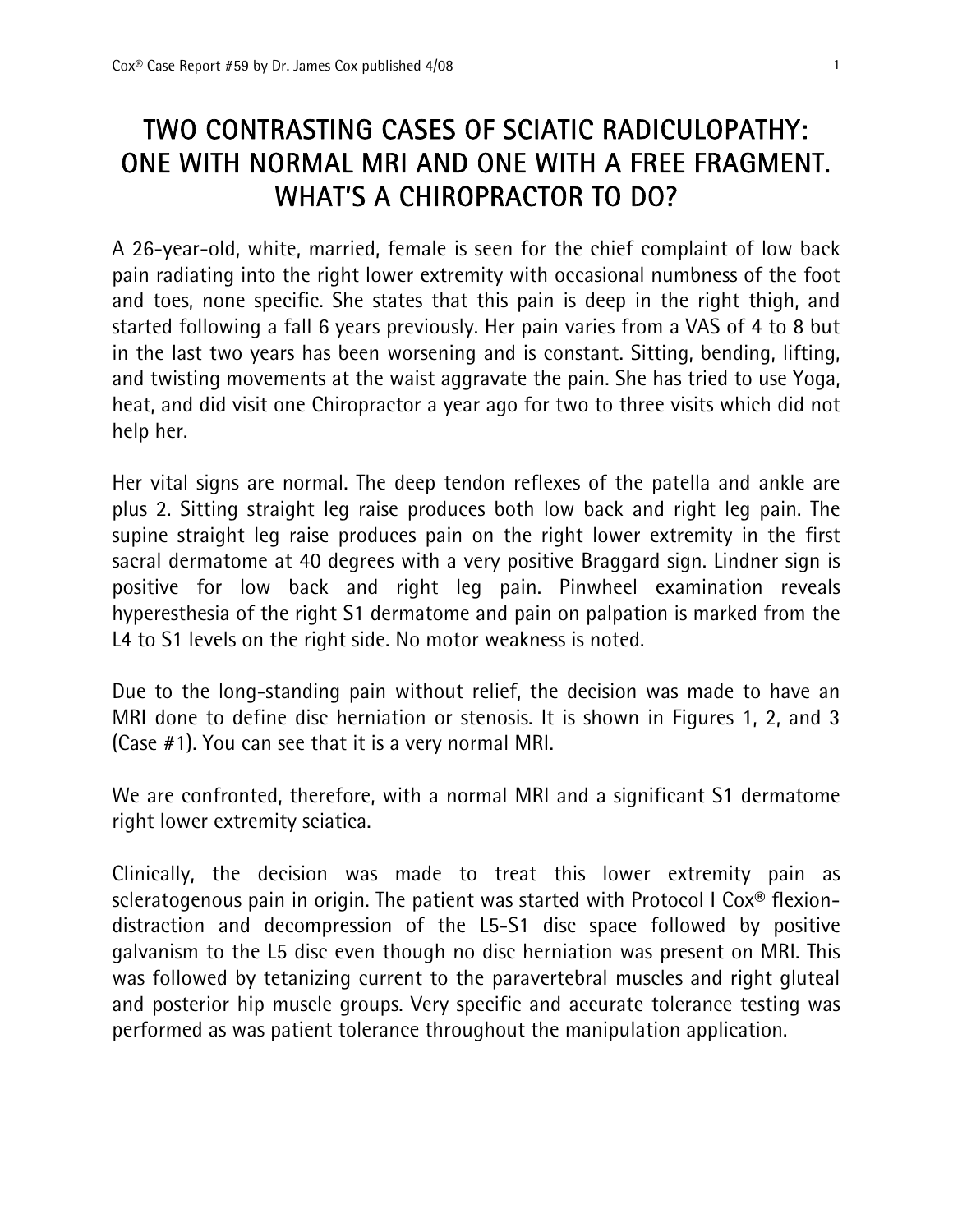The result of this treatment was marked pain relief with one visit, and the patient continued on with progressive relief. The fourth visit showed the VAS-reported pain reduced to 2 at the worst.

The reason I present this case is that we see a negative MRI with full blown sciatic pain and positive tests for same. We did have a successful treatment outcome. If it had not been successful, we could have used epidural steroid injection, with full awareness of its limitation, or perhaps discography to further identify any disc leak causing chemical radiculitis-generated sciatic radiculopathy.

Now contrast this case with Figures 4 & 5 (Case #2) which is a free fragment of disc which produces sciatic pain as well. Here we can appreciate the chemical radiculitis of the free fragment as the probable origin of the sciatica. This patient also is relieved of her sciatica using Protocol I Cox® flexion-distraction and decompression adjusting.

This case report is to show contrasting findings - sciatica with a negative MRI and sciatica due to a free fragment visible on MRI. Treatment is different in that the case with the negative MRI received Protocol I adjusting instead of Protocol II following careful tolerance testing even though the MRI was negative for disc herniation or stenosis, and the free fragment visible on MRI patient received Protocol I flexion distraction decompression treatment. I chose to start with Protocol I with the negative MRI sciatica patient before introducing Protocol II treatment so as to avoid any iatrogenic pain for the patient. By the third visit, we introduced Protocol II care because of over 50% relief of the sciatic pain and avoided the possibility of introducing pain by introducing Protocol II too soon. These cases point out the extreme need for careful diagnostic work up and correlation with diagnostic imaging to arrive at the proper treatment course. No doubt many of you have been confronted with similar situations. Any comments?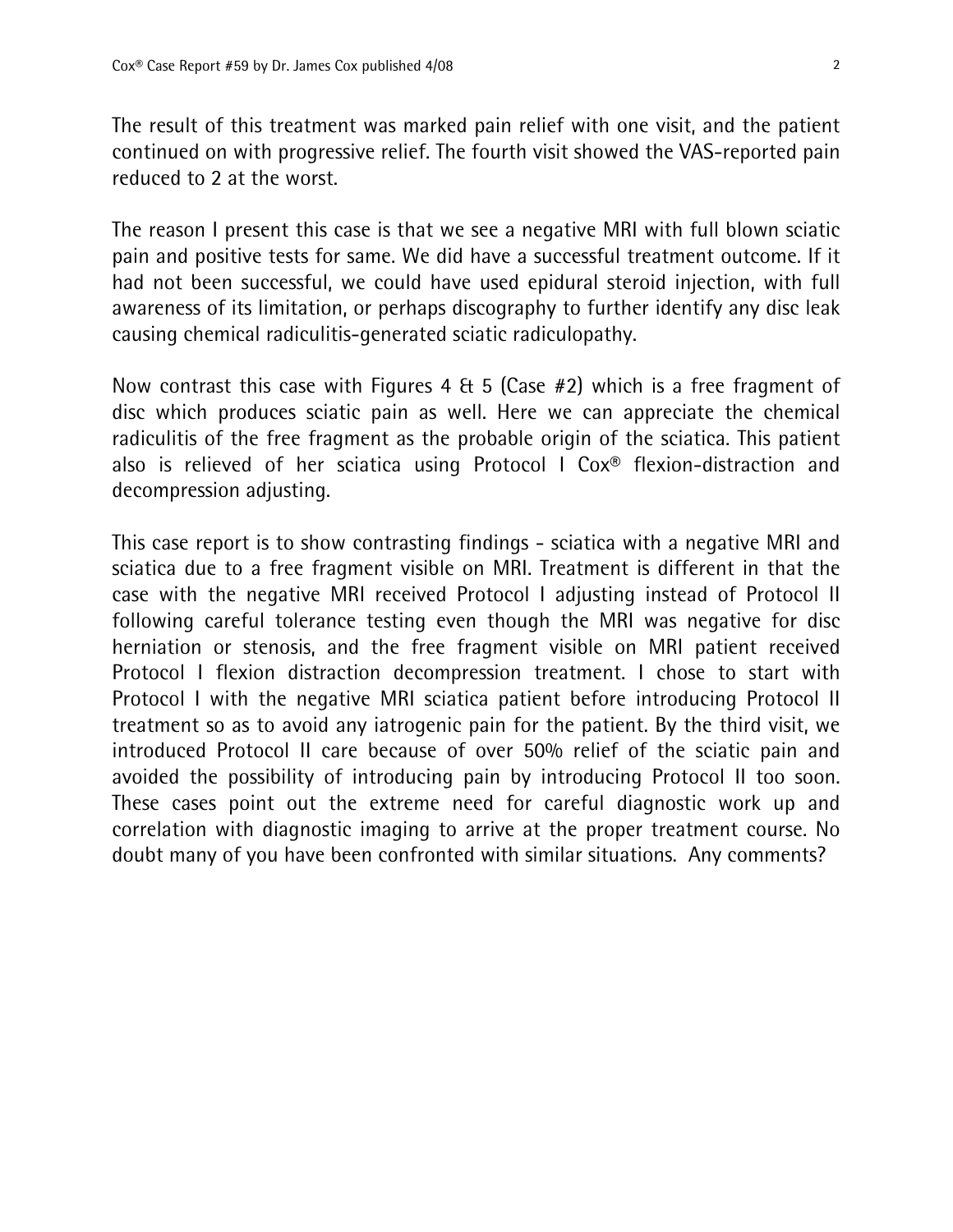

Figure 1 – Case #1 (below): Normal MRI axial view of the L4-L5 disc space

Figure 2 – Case #1 (below): Normal MRI axial view of the L5-S1 disc space

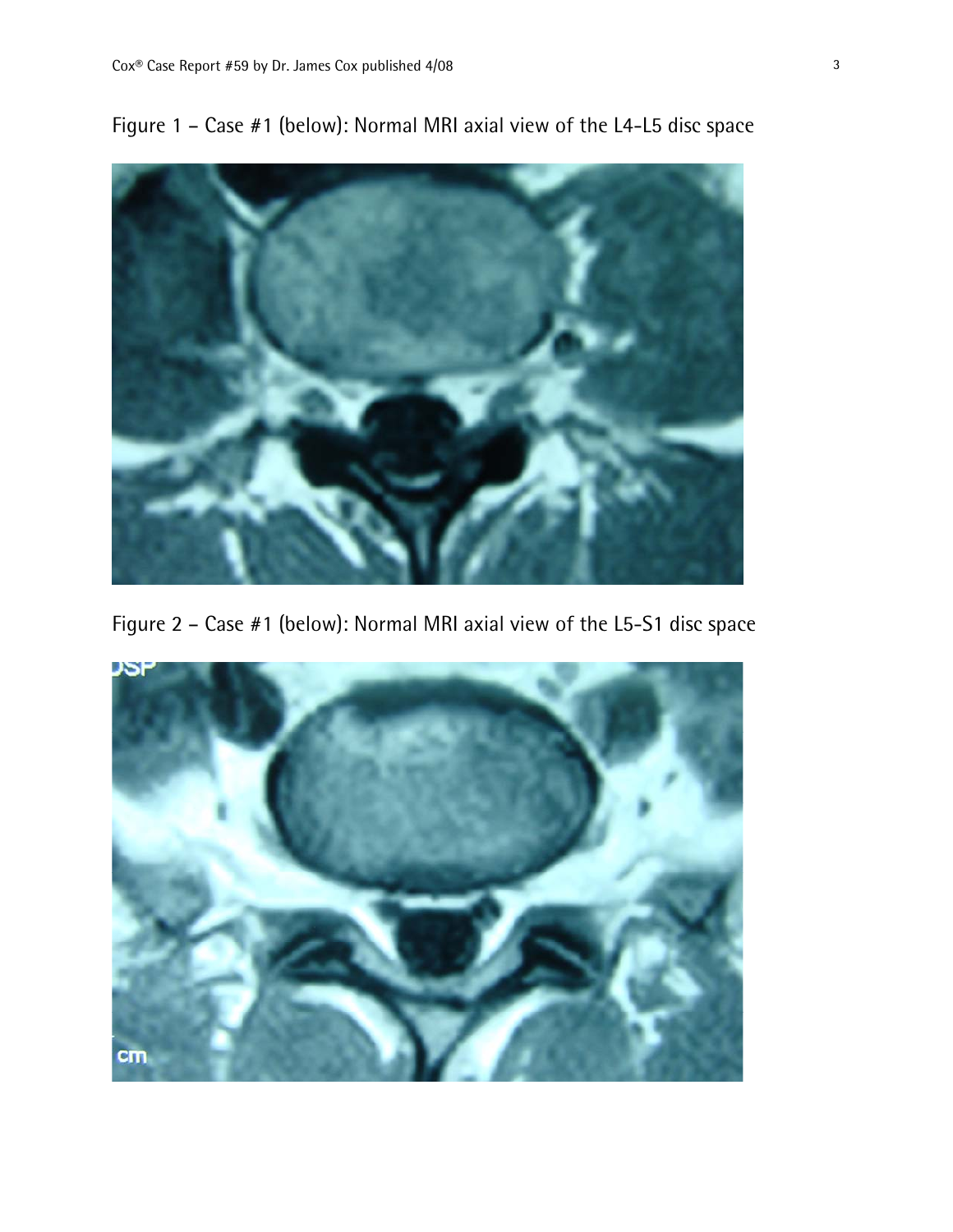

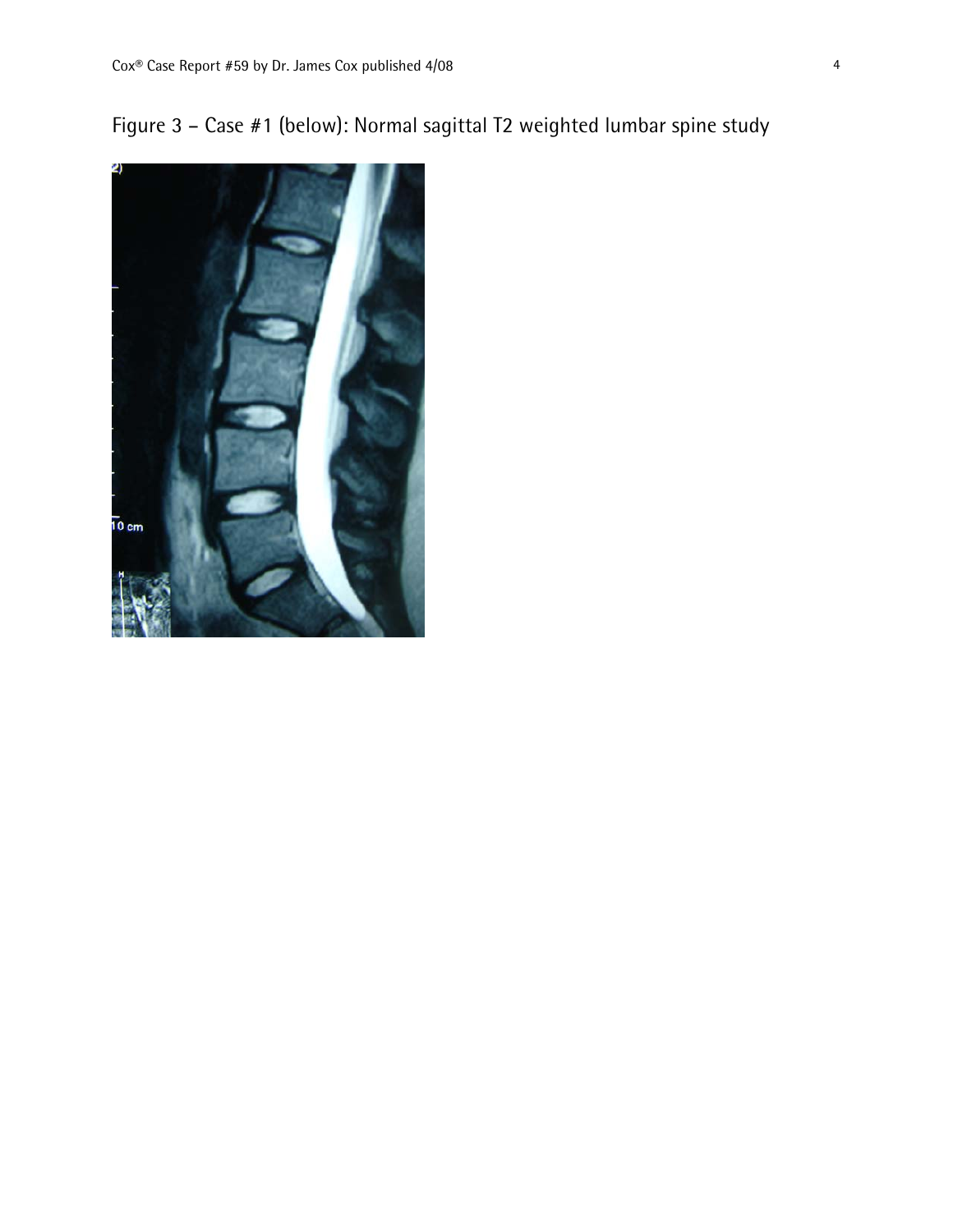Figure 4 – Case #2 (below): Note the large free fragment lying within the vertebral canal



Figure 5 – Case #2 (below) – axial cut of free fragment